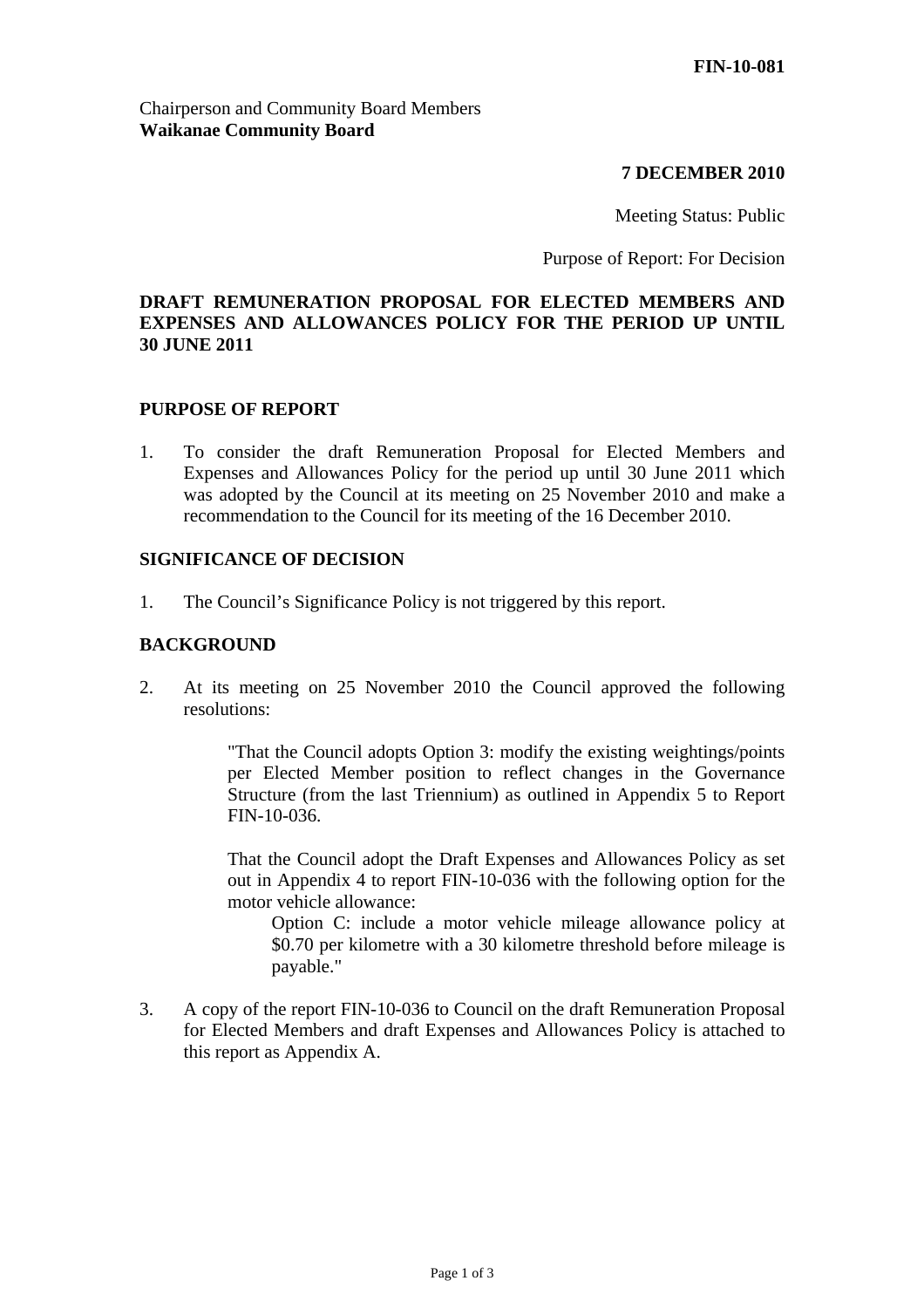4. The proposed remuneration for the Waikanae Community Board is as follows:

| <b>Waikanae Community Board</b> |                          |                         |     |                                              |
|---------------------------------|--------------------------|-------------------------|-----|----------------------------------------------|
| <b>Position</b>                 | Date<br><b>Appointed</b> | Annual<br><b>Salary</b> | No. | <b>Total</b><br>Annual<br><b>Salaries</b> \$ |
| Chairperson                     | 16/11/10                 | 12,071                  |     | 12,071                                       |
| Member                          | 15/10/10                 | 6,159                   | 3   | 18,477                                       |
| <b>Total Annual Salaries</b>    |                          |                         |     | 30,548                                       |
| 50% charged to indicative pool  |                          |                         |     | 15,274                                       |

# **CONSIDERATIONS**

#### Elected Members' Remuneration

5. The total remuneration pool for the 2010/11 year for the Kapiti Coast District Council set by the Remuneration Authority each year has not changed. The weightings/points have been modified to reflect the changes to the new Governance Structure. The Council established a new Standing Committee called the Appeals Committee which will cover all Council Hearings except for those associated with the Resource Management Act. This new structure has had a minor impact on the level of Community Board remuneration due to the fact that the Council has to keep within its total remuneration pool.

# Draft Expenses and Allowances Policy

- 6. The only change is that the Remuneration Authority has issued new guidelines in relation to mileage claims. A threshold of 30 kilometres is now set for any one meeting/event before mileage is claimable. The Remuneration Authority have advised that a Council could set a threshold that best reflects the Council's unique geography but the Remuneration Authority is unlikely to agree to a threshold of less than 30 kilometres.
- 7. The Community Boards need to consider and make a recommendation back to the Council on the draft Remuneration Proposal and the draft Expenses and Allowances Policy at this meeting. Any comments or issues raised will be reported back to the Council for Council's consideration before Council adopts the final Elected Members' remuneration proposal for the period up until 30 June 2011, on 16 December 2010.
- 8. If there are any dissenting views by any of the Community Boards or the Council they will be recorded and forwarded to the Remuneration Authority so that the Remuneration Authority can make a final decision on the Elected Members Remuneration proposal in February 2011 for the period up until 30 June 2011.

### **Financial Considerations**

9. For each Community Board their Elected Members' remuneration is funded 50% from each respective area and 50% Districtwide.